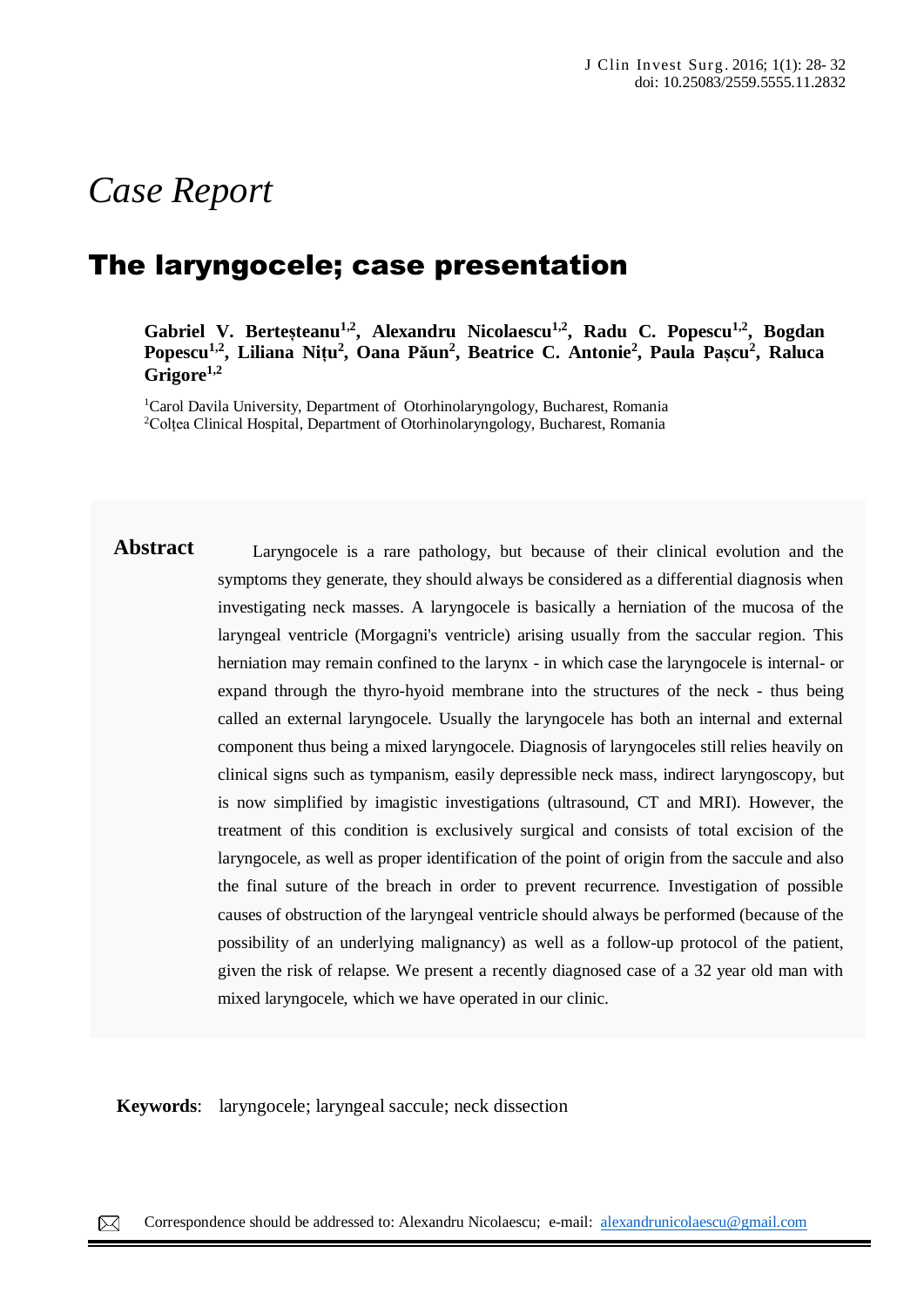## **Introduction**

Laryngocele is a pathological condition in which a dilatation filled with air arises from the saccule of the laryngeal ventricle (the ventricle of Morgagni). The laryngeal ventricle is practically a slit between the vestibular and vocal folds. It opens into a fusiform recess on each side of the larynx that extends cranially into the laryngeal wall, lateral to the vestibular fold, called the saccule.

The saccule is a pouch which ascends forwards from the ventricle, between the vestibular fold and the thyroid cartilage, and occasionally reaches the upper border of the cartilage. It is conical and curves slightly backwards and it contains 60 to 70 mucous glands sited in the submucosa. The orifice of the saccule is guarded by a delicate fold of mucosa, the ventriculosaccular fold. The saccule has a fibrous capsule that is continuous below with the vestibular ligament. It is covered medially by a few muscular fascicule from the apex of the arytenoid cartilage, which pass forwards between the saccule and vestibular mucosa into the aryepiglottic fold. Laterally it is separated from the thyroid cartilage by the thyro-epiglottic muscle, which compresses the saccule, expressing its secretion onto the true vocal folds (which lack glands) (1).

We owe the first written description of laryngoceles to Baron Dr. Dominique Jean Larrey (1766-1842) who during Napoleon's campaign in Egypt observed the condition, that he then called a "gaseous tumor", in some of the muslim's working as muezzins at local mosques, who were responsible for calling the muslims to prayer by shouting from atop the mosque's towers. Baron Larrey was Napoleon's chief surgeon and is regarded as one of the pioneers of war medicine as well as an excellent surgeon (2).

#### *Pathology*

Laryngoceles are air-filled enlargements of the saccule - a herniation of the saccular mucosa. Both congenital and acquired forms have been described. The etiology is still uncertain, but it has been demonstrated that it is related to the chronic increase of trans-glottal pressure as found in the classic case of muezzins or other professional categories: glassblowers, musicians, etc., as well as in underlying pathologies - especially chronic constipation and even cancer arising from the ventricle. The increased pressure leads to the hypertrophy of the false vocal folds (vestibular folds) which helps in the sound modulation, but may also generate a valve-mechanism that can lead to herniation of the saccular mucosa in the paraglottic space (2).

Growth of a laryngocele is constrained by the surrounding structures, so it expands upwards into the paraglottic space anterior to the piriform fossa, and superiorly to the the ary-epiglottic fold and may even reach the vallecula (internal laryngocele). It can extend through the thyrohyoid membrane (external or mixed laryngocele) and develop as a palpable neck mass (1). Laryngoceles may fill with liquid (mucolaryngocele) that may become infected (piolaryngocele).

#### *Signs and symptoms*

Laryngoceles (as well as laryngeal cysts) can go undiagnosed since sometimes they may be asymptomatic. However patients often describe either dysphonia (with a higher pitch voice or a rough lower pitch voice) or odynophagia and in some rare cases laryngoceles grow so large as to cause dyspnea (3).

When performing indirect laryngoscopy we may observe (in cases of internal or even mixed laryngoceles) a round pseudo-tumor, with a smooth surface, with normal overlying mucosa, extending strictly to a hemilarynx (often the ventricular fold, the ary-epiglottic fold, or the vallecula) and, not always but pathognomonically, appearing only during phonation, without impairment of the mobility of the arytenoid or the vocal fold, Figure 1, (2).

In case of a large mixed laryngocele, on palpation we may observe a soft lateral neck mass, with sonority on percussion (tympanism). It is depressible, generating a specific sound when reduced and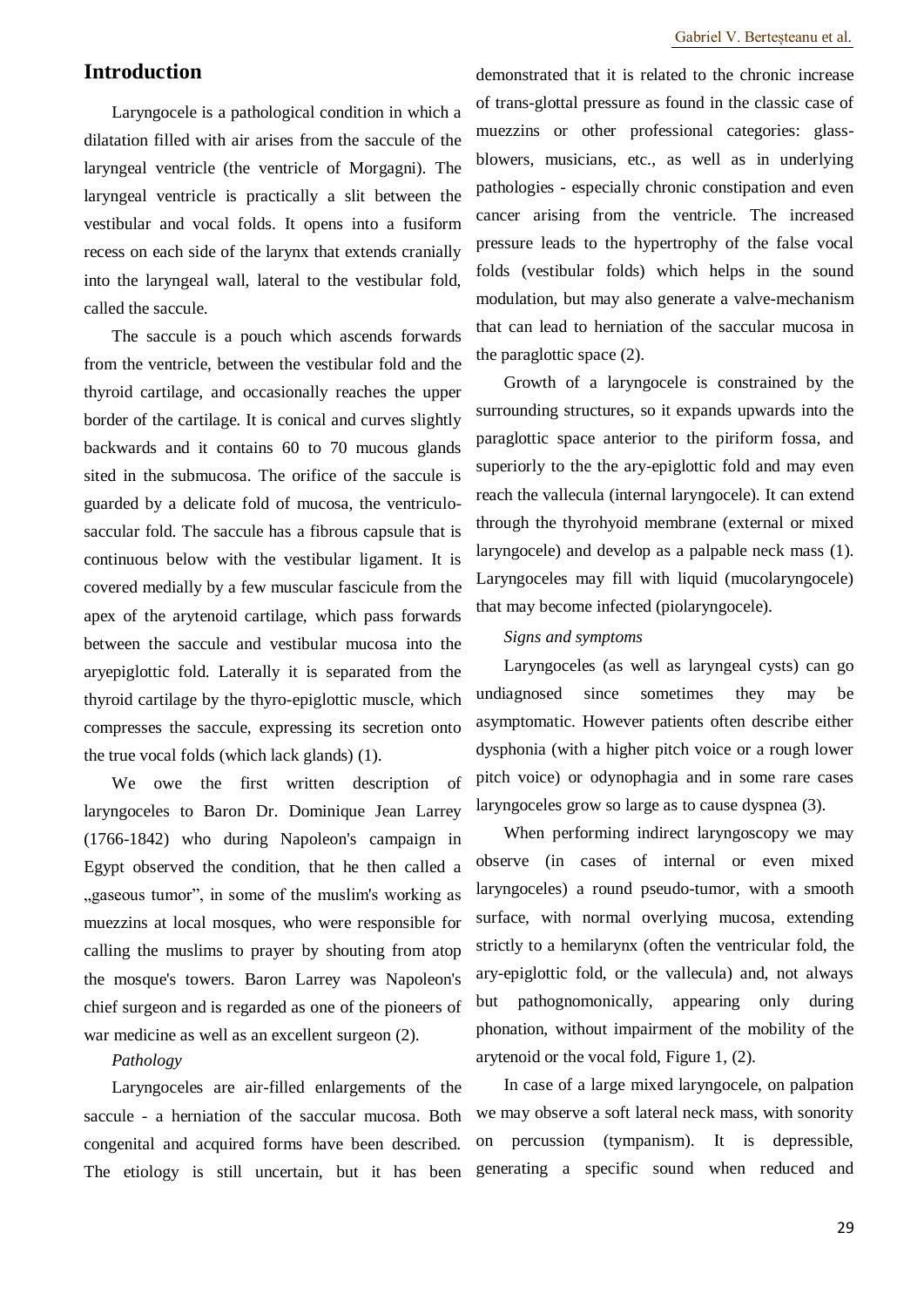#### Laryngocele; case presentation

Valsalva maneuver.



**Figure 1.** Laryngoscopic image of a pseudo-tumor situated in the right vallecula which (characteristically) expands in phonation and Valsalva maneuver

#### *Differential diagnosis*

Internal laryngoceles must be differentiated from schwannomas (4) and congenital cysts and external and mixed laryngoceles should be differentiated from congenital cysts (branchial cysts, thymic cysts (5). It is very important to take into consideration when diagnosing a laryngocele the possibility of a jugular vein aneurysm, which can mimic the clinical findings to perfection (soft, depressible neck mass that reforms with Valsalva maneuver) but has a different surgical treatment is and should be approached carefully even by experienced ENT surgeons (2). Imagistic findings can easily diagnose a laryngocele. The difficulty of the radiological diagnosis comes in the case of a laryngomucocele or a laryngopiocele, because of the liquid content that makes it hard to distinguish from other cervical cysts.

#### *Treatment*

The current standard treatment aims at removing the whole laryngocele as well as dissecting its pedicle (specifically it's point of origin from the laryngeal saccule) and ligating it right in the laryngeal cavity. For this purpose, a lateral cervical horizontal incision is usually made. Dissection of the laryngeal strap muscles is performed and the sternocleidomastoid muscle is retracted laterally for the best exposure of side of the valleculas. Also the right vestibular fold

reappears after the patient is asked to perform a the lateral cervical area as well as of the larynx. Dissection of the laryngeal strap muscles will interfere with the quality of the voice (the pitch) and so the need for the procedure itself should be reexamined in cases of young professionals with asymptomatic laryngoceles (6). Once exposed, the laryngocele itself is carefully dissected so as not to rupture the delicate mucosa, because if ruptured, the dissection and correct identification of the limits of the hernial sac will be more difficult. Exposure of the thyro-hyoid membrane is necessary, but without damaging the superior laryngeal pedicle. Usually a lateral L-shape laryngotomy is preferred so as to obtain the best exposure of the ventricle and its saccule. Once dissected, ligation of the pedicle of origin from the laryngeal ventricle is performed and the laryngocele can be excised. Closure of the defect is performed with regard to respecting the anatomy, with standard techniques.

### **Case Report**

A 32-year old man, from an urban environment, working as a commercial sales officer, with a history of smoking (approximately half a pack of cigarettes a day for the last 13 years), presents himself after referral from his general physician accusing dysphonia and a right cervical tumefaction. After more detailed history taking, we discovered that the dysphonia has been installed already for almost 3 years, but the neck mass was just recently (almost 4 months) observed. And very important for our diagnosis, he uses his voice at high intensity, constantly having to raise his voice at work.

On clinical examination we discovered a lateral cervical tumefaction on the right side, in the submandibular region, soft and depressible, which seemed to expand when the patient was asked to cough. Laryngoscopy showed a normal laryngeal inlet, but with a certain assimetry between the right and left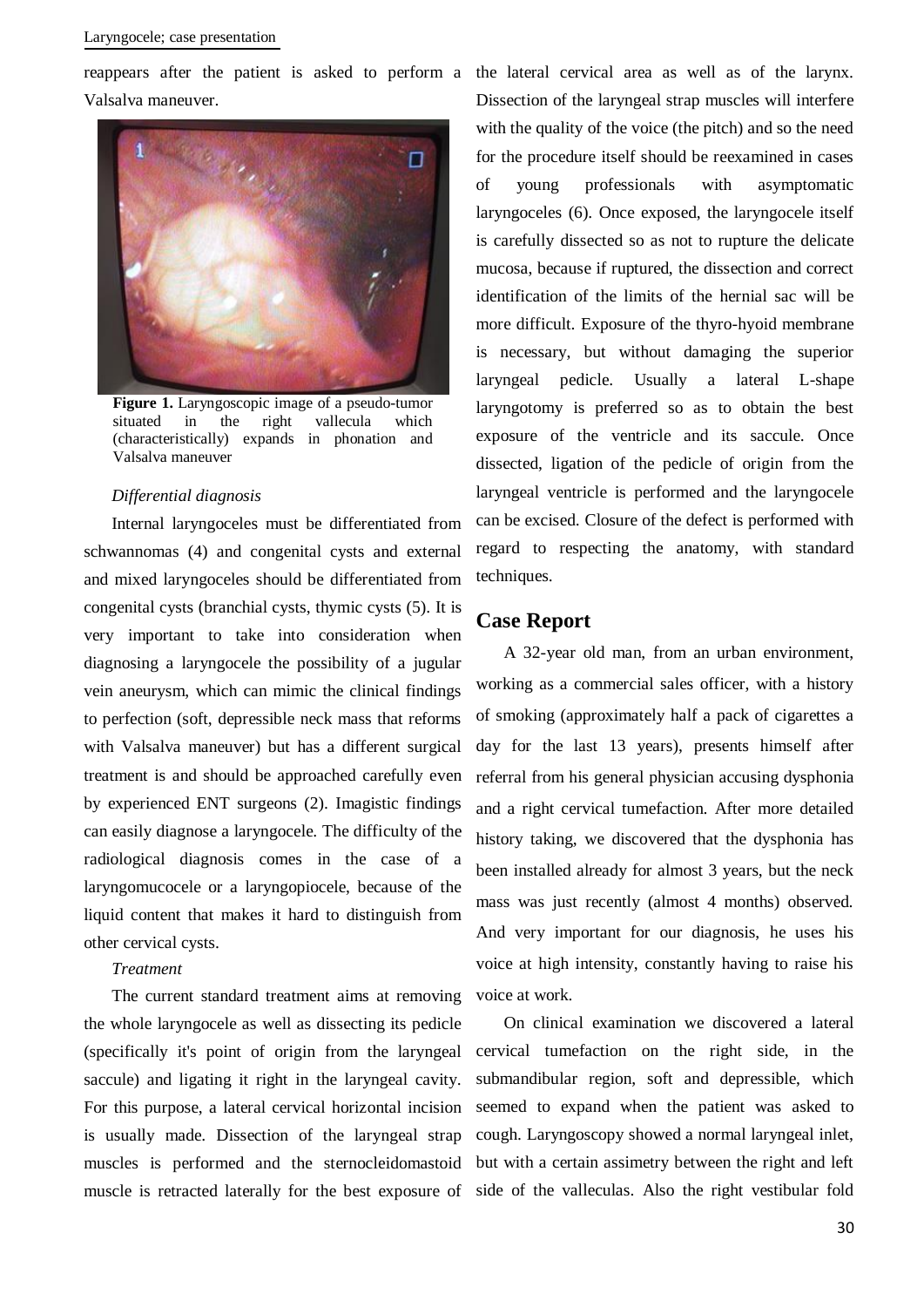was larger than the left one, and the vocal folds had a hypertrophic chronic laryngitis aspect. When the patient was asked to phonate, a large tumor-like formation appeared like a baloon in the right vallecula, exerting a mass effect on the epiglottis and laryngeal structures (Figure 1). We performed a CT scan, which showed a pneumatised structure with clear limits arising from the larynx and expanding through the thyro-hyoid membrane into the lateral region of the neck (Figures 2 and 3).



**Figure 2:** Ct topogram showing a right cervical pneumatisation



**Figure 3**: CT image in coronal plane at the level of the base of tongue showing the laryngocele breaking through the thyro-hyoid membrane just under the hyoid bone, and gently displacing the bone and neck structures.

After correlating the clinical findings with the imagistic investigations, we established the diagnosis of mixed laryngocele. After explaining to the patient the aim of the intervention, the risks and benefits, and after obtaining a written consent, we performed surgery under general anesthesia to remove the laryngocele. A horizontal lateral cervical incision was made, 4 cm under the border of the mandible, and after dissecting the platysma and superficial fascial layer, the lateral pole of the laryngocele was visible (Figure 4).



**Figure 4:** Lateral pole of the laryngocele

After careful dissection, the whole laryngocele was exposed and with it the origin from the thyrohyoid membrane. The membrane was dissected and we entered the paraglottic space following the laryngocele just to the laryngeal ventricle, where we ligated the pedicle. The excision was complete (Figure 5). We also performed a direct laryngoscopy which did not reveal other significant lesions in the larynx. Evolution was good, follow-up at 1 month was good. Follow-up visits were scheduled every 6 months after surgery, and phoniatric treatment was recommended as well as smoking cessation.